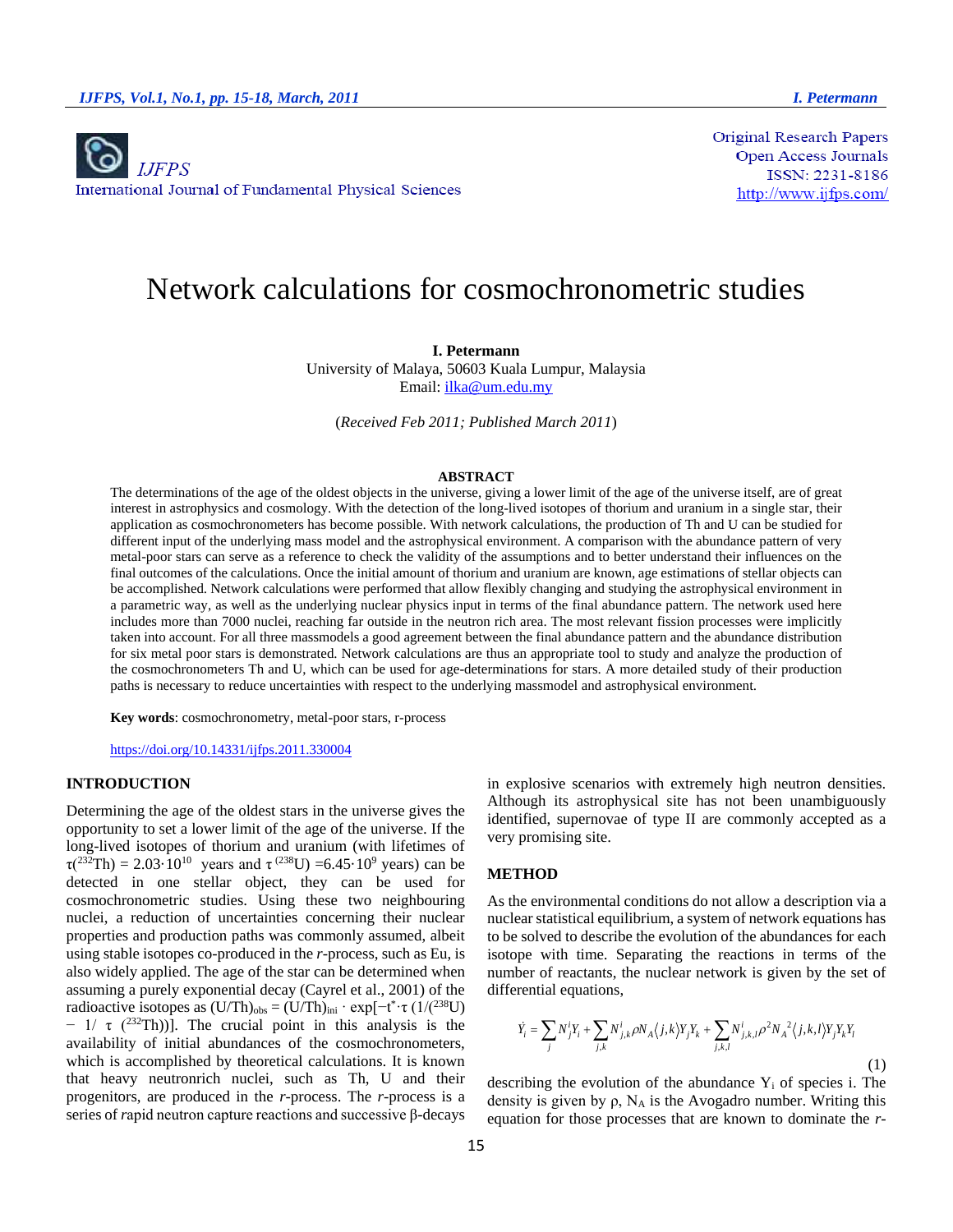process, one arrives at the network equation with the abundances Y for nuclei with proton (mass) number Z (A), cross section σ and decay constant  $\lambda$  as

$$
\frac{dY_{(A,Z)}}{dt} = -\lambda_{\gamma n}(A,Z)Y_{(A,Z)} - \rho(t)N_A Y_N Y_{(A,Z)} \langle \sigma_{n\gamma}(A,Z)v \rangle + \rho(t)N_A Y_n Y_{(A-1,Z)} \langle \sigma_{n\gamma}(A-1,Z)v \rangle + \lambda_{\gamma n}(A+1,Z)Y_{(A+1,Z)} - \lambda_{\alpha}(A,Z)Y_{(A,Z)} + \lambda_{\alpha}(A+4,Z+2)Y_{(A+4,Z+2)} + \lambda_{\beta}(A,Z-1)Y_{(A,Z-1)} - \lambda_{\beta}(A,Z)Y_{(A,Z)} - \rho(t)N_A Y_n Y_{(A,Z)} \langle \sigma_{n\gamma}(A,Z)v \rangle - \lambda_{\beta\gamma}(A,Z)Y_{(A,Z)} - \lambda_{s\gamma}(A,Z)Y_{A,Z}
$$

The last three terms denote neutron-induced, β-delayed and spontaneous fission that are known to be very important processes for heavy (neutron-rich) nuclei reached by the *r*  process.

The largest fractions of nuclei relevant for the r -process are located far on the neutron-rich region. They are not yet accessible by experiment; hence theoretical descriptions have to be applied to determine the relevant quantities. The masses, as the basic ingredient, were taken in this work from the Extended Thomas-Fermi plus Strutinsky-Integral (ETFSI, (Pearson et al., 2006)), Finite-Range Droplet model (FRDM, (Möller et al., 1995)), and Hartree-Fock-Bogolyubov approach (HFB, (Goriely et al., 2001)). The masses are then used to determine neutroncapture rates, α-/ and β-decays as well as neutron-induced, βdelayed and spontaneous fission rates. For the fission rates (Panov et al., 2005), the corresponding yields together with the number of evaporated neutrons were given by (Kelic et al., 2009). With these calculations, a pure *r*-process abundance pattern is created. To compare with observed data it would be desirable to detect those stars in nature, which were built from material which was enriched only by a few, or even only one, supernova event. These stars have to be naturally very old. A common way to express the age of the star is by the stellar metallicity, using the abundance of the end-product of stellar burning of massive stars, iron, compared to hydrogen, [Fe/H] using the common definition  $[A/B] = log_{10}(N_A/N_B)_{star}$  $log_{10}(N_A/N_B)_{solar}.$ 

In the last years, a growing amount of metal-poor stars has been observed. However, the total amount of detected stars with very low metallicity is still very small. When comparing the (scaled) solar-system distribution to the abundance pattern of metal-poor stars (Sneden et al., 2000), a considerable agreement for elements with proton numbers 56<Z<70 is found. Differences are mostly seen in the range below Z=56, suggesting further investigations concerning the production paths of nuclei in these lighter and heavier mass regions. Despite this agreement, that seems to indicate a unique site of the *r*-process, the material the solar-system is composed of, has experienced enrichment by heavy elements of many supernova events.

Therefore, comparisons of the outcomes of network-calculations to the solar-system abundance pattern are convenient; however

distributions of metal-poor stars would be preferred. Today, only three stars are known to have [Fe/H]< −4.0. The first star found in 1984 by Bessell and Norris (Bessell and Norris, 1984), CD-38°245, was described to have [Fe/H]= −4.0. More than twenty years later, in 2007, the discovery of a second object with [Fe/H]<4.8, HE 0557-4840, was reported (Norris et al. 2007). Well below that value was the star HE0107-5240 described in 2002 (Christlieb et al. 2002) with a value of [Fe/H] as low as - 5.3. Very recently an even lower metallicity, [Fe/H]=-5.4 was reported in 2005 (Frebel et al., 2005) for HE1327-2326.

For cosmochronometric studies, the stars have to additionally show an increased amount of *r* -process elements. In most cases the ratio of Th to Eu is applied, as both elements are solely produced in the *r*-process and were relatively easy to detect in various metal-poor stars. However, they differ considerably in their proton number and using abundance ratios of isotopes lying in closer vicinity to each other has the advantage that one can assume that they have rather similar nuclear properties.

Therefore their production mechanisms should resemble each other to a good extent, thus reducing uncertainties due to the nuclear physics input. Therefore, using the ratio of Th to U would be an appropriate choice. However, U has up to now only be detected in three metal-poor objects: With the spectroscopic analysis of the giant star CS 31082-001 in 2001 an uranium abundance was given for the first time, followed by second object, CS29497-004, (Christlieb et al., 2004). In 2007, a third star where uranium could be determined is the object HE1523- 0901, discovered by (Frebel et al., 2007). Showing a metallicity of only [Fe/H]=-2.95 it is in addition highly enhanced in *r*process elements. The inclusion of U gives rise to the pairs of chronometers Th/U, as well as U/Os, resulting in an average age of 13.2 Gyr for this star.

## **RESULTS AND DISCUSSION**

With network calculations it is possible to calculate the initial abundances of the cosmochronometers (and their progenitors). In addition, instead of assuming their purely exponential decay with time, their abundances can be followed over the complete evolution till the latest times. In Fig. 1 a comparison between network calculations applying the massmodels FRDM, ETFSI and HFB and six metal-poor, namely HD110184 (Honda et al., 2004), HD6268 (Cowan et al., 2005), CS22892-052 (Sneden et al., 2003) and HD122563, HD115444, HD186478 (all three (Simmerer et al., 2004)), is given. Abundances (here after 1 Gyr) were normalized to Eu, as it is assumed to be produced by roughly 95 % during the *r* -process (Arlandini et al., 1999) .The overall agreement between the calculated abundance pattern and the different stellar objects shows a good agreement. For  $Z=77$ the value given by FRDM, having the largest abundance in the given region when compared to ETFSI and HFB, lies much closer to the value that are given in the stars HD115444 and HD6268, which need further investigation in terms of the production path. With FRDM the amount of Th and U is overestimated for all given cases, while with ETFSI the values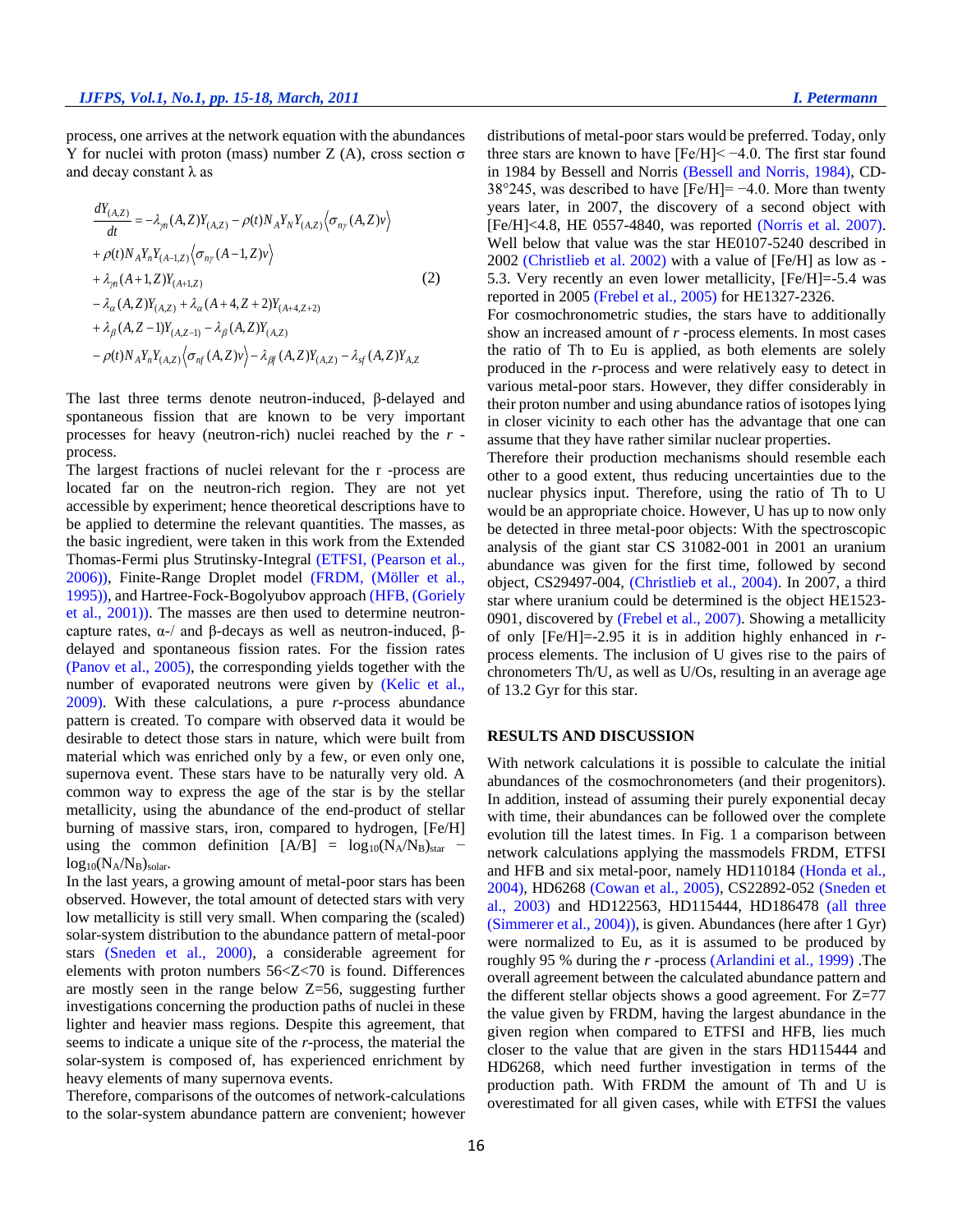as given for HD6268 and CS22892-052 are reproduced with good agreement.

For the other three cases shown in Fig. 1 the situation is less clear, although the results obtained with HFB, as lying between the result of ETFSI and FRDM, are lying closest to the given data. To understand this behaviour, more detailed studies investigating the different productions paths of the cosmochronometers will be done. However, it was shown that the overall structure for a broad range of nuclei is clearly reproduced. Future attempts will be made towards a more detailed understanding of the influence of the underlying massmodel as well as the astrophysical environment. In a more detailed analysis a purely exponential decay is questioned and it is investigated if a broader range of nuclei might contribute to the built-up of thorium and uranium (PhD Petermann, 2010), affecting the age determinations of stars.

### **REFERENCES**

C. Arlandini, F. Käppeler, K. Wisshak, R. Gallino, M. Lugaro, M. Busso, and O. Straniero, 1999. Neutron Capture in Low-Mass Asymptotic Giant Branch Stars: Cross Sections and Abundance Signatures. Astrophysical Journal, 525:886–900.

M. S. Bessell and J. Norris, 1984. The ultra-metal-deficient (Population III?) red giant CD 38.245 deg. *Astrophysical Journal*, 285:622–636.

R. Cayrel, V. Hill, T. C. Beers, B. Barbuy, M. Spite, F. Spite, B. Plez, J. Andersen, P. Bonifacio, P. François, P. Molaro, B. Nordström, and F. Primas, 2001. Measurement of stellar age from uranium decay. *Nature*, 409:691–692.

N. Christlieb, M. S. Bessell, T. C. Beers, B. Gustafsson, A. Korn, P. S. Barklem, T. Karlsson, M. Mizuno-Wiedner, and S. Rossi, 2002. A stellar relic from the early Milky Way. *Nature*, 419:904– 906.

N. Christlieb, B. Gustafsson, A. J. Korn, P. S. Barklem, T. C. Beers, M. S. Bessell, T. Karlsson, and M. Mizuno-Wiedner, 2004. HE 0107-5240, a Chemically Ancient Star. I. A Detailed Abundance Analysis. *Astrophysical Journal*, 603:708–728.

J. J. Cowan, C. Sneden, T. C. Beers, J. E. Lawler, J. Simmerer, J. W. Truran, F. Primas, J. Collier, and S. Burles, 2005. Hubble Space Telescope Observations of Heavy Elements in Metal-Poor Galactic Halo Stars. *Astrophysical Journal*, 627:238–250.

A. Frebel, W. Aoki, N. Christlieb, H. Ando, M. Asplund, P. S. Barklem, T. C. Beers, K. Eriksson, C. Fechner, M. Y. Fujimoto, S. Honda, T. Kajino, T. Minezaki, K. Nomoto, J. E. Norris, S. G. Ryan, M. Takada-Hidai, S. Tsangarides, and Y. Yoshii, 2005. The new record holder for the most ironpoor star: HE 1327 2326, a dwarf or subgiant with [Fe/H]=-5.4. In V. Hill, P. François, & F. Primas, editor, *From Lithium to Uranium: Elemental Tracers of Early Cosmic Evolution*, volume 228 of *IAU Symposium*, pages 207–212.

A. Frebel, N. Christlieb, J. E. Norris, C. Thom, T. C. Beers, and J. Rhee, 2007. Discovery of HE 1523-0901, a Strongly r-Process-enhanced Metal-poor Star with Detected Uranium. *Astrophysical Journal*, 660:L117–L120.

entropy s=250 and electron-fraction  $Y_e$ =0.40 compared to metal-

poor stars; abundances are normalized to Eu

S. Goriely, F. Tondeur, and J. M. Pearson, 2001. A Hartree-Fock Nuclear Mass Table. *Atomic Data and Nuclear Data Tables*, 77:311–381.

S. Honda, W. Aoki, T. Kajino, H. Ando, T. C. Beers, H. Izumiura, K. Sadakane, and M. Takada-Hidai, 2004. Spectroscopic Studies of Extremely Metal-Poor Stars with the Subaru High Dispersion Spectrograph. II. The r-Process Elements, Including Thorium. *Astrophysical Journal*, 607:474– 498.

A. Keliç, M. Valentina Ricciardi, and K.-H. Schmidt. ABLA07 - towards a complete description of the decay channels of a nuclear system from spontaneous fission to multifragmentation, 2009. *ArXiv e-prints, 2009arXiv0906.4193K*.

P. Möller, J. R. Nix, W. D. Myers, and W. J. Swiatecki. Nuclear Ground-State Masses and Deformations, 1995. *Atomic Data and Nuclear Data Tables*,59:185–+.

J. E. Norris, N. Christlieb, A. J. Korn, K. Eriksson, M. S. Bessell, T. C. Beers, L. Wisotzki, and D. Reimers. HE 0557-4840: Ultra-Metal-Poor and Carbon-Rich, 2007. *Astrophysical Journal*, 670:774–788.

I. V. Panov, E. Kolbe, B. Pfeiffer, T. Rauscher, K.-L. Kratz, and F.-K.Thielemann. Calculations of fission rates for r-process nucleosynthesis, 2005. *Nuclear Physics A*, 747:633–654.

J. M. Pearson and S. Goriely. Nuclear mass formulas for astrophysics, 2006. *Nuclear Physics A*, 777:623–644.

I.Petermann (2010) Influence of Fission Processes on r-Process Network Calculations. PhD Dissertation, TU Darmstadt, Germany.

J. Simmerer, C. Sneden, J. J. Cowan, J. Collier, V. M. Woolf, and J. E. Lawler. The Rise of the s-Process in the Galaxy, 2004. *Astrophysical Journal*, 617:1091–1114.